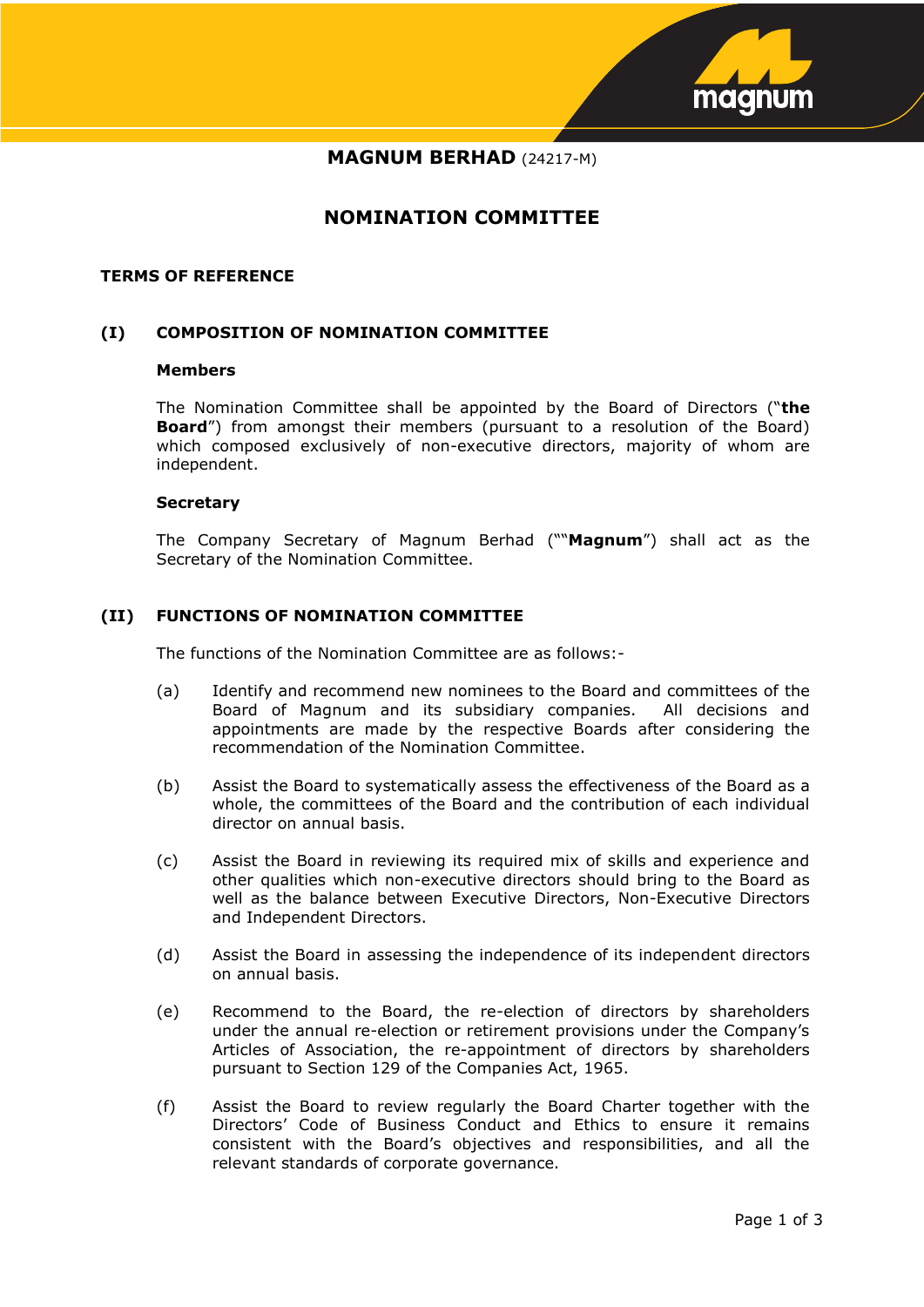(g) Assist the Board in reviewing the training needs of directors and ensure that the training programme(s) attended by the directors must be one that aids the directors in the discharge of their duties.

## **(III) NOMINATION AND APPOINTMENT OF NEW DIRECTORS**

In respect of the appointment of new Directors, the nomination process will involve the following:

#### Stage 1 **Identification of candidates**

The Nomination Committee will identify candidates for nomination as director(s). The Nomination Committee will consider candidates proposed by its members, other directors, senior management or shareholders of the Company.

#### Stage 2 **Meeting up with the candidates**

To the extent feasible, the Chairman of the Nomination Committee and/or at least one member of the Nomination Committee shall meet up with the potential candidates

#### Stage 3 **Evaluation of the suitability of candidates**

The Nomination Committee evaluates the suitability of the identified candidate for appointment as director.

This evaluation shall take into account the overall composition of the board in terms of the appropriate size and the balance of skills, knowledge, experience and diversity of the board from a number of aspects including but not limited to gender, age and ethnicity for the effective functioning of the Board.

### Stage 4 **Final deliberation by the Nomination Committee**

The Nomination Committee will deliberate and further consider, among others, the following aspects in making the selection of the candidates to be appointed as director:

- (a) the person must have the key qualities such as honesty and integrity;
- (b) the person must have the appropriate qualification, training, skills, practical experience and commitment to effectively fulfills the role and responsibilities of the position; and
- (c) the person must manage his debts and financial affairs prudently.

# Stage 5 **Recommendation to the Board**

The Nomination Committee makes recommendation to the Board on the appointment of the identified candidate as director.